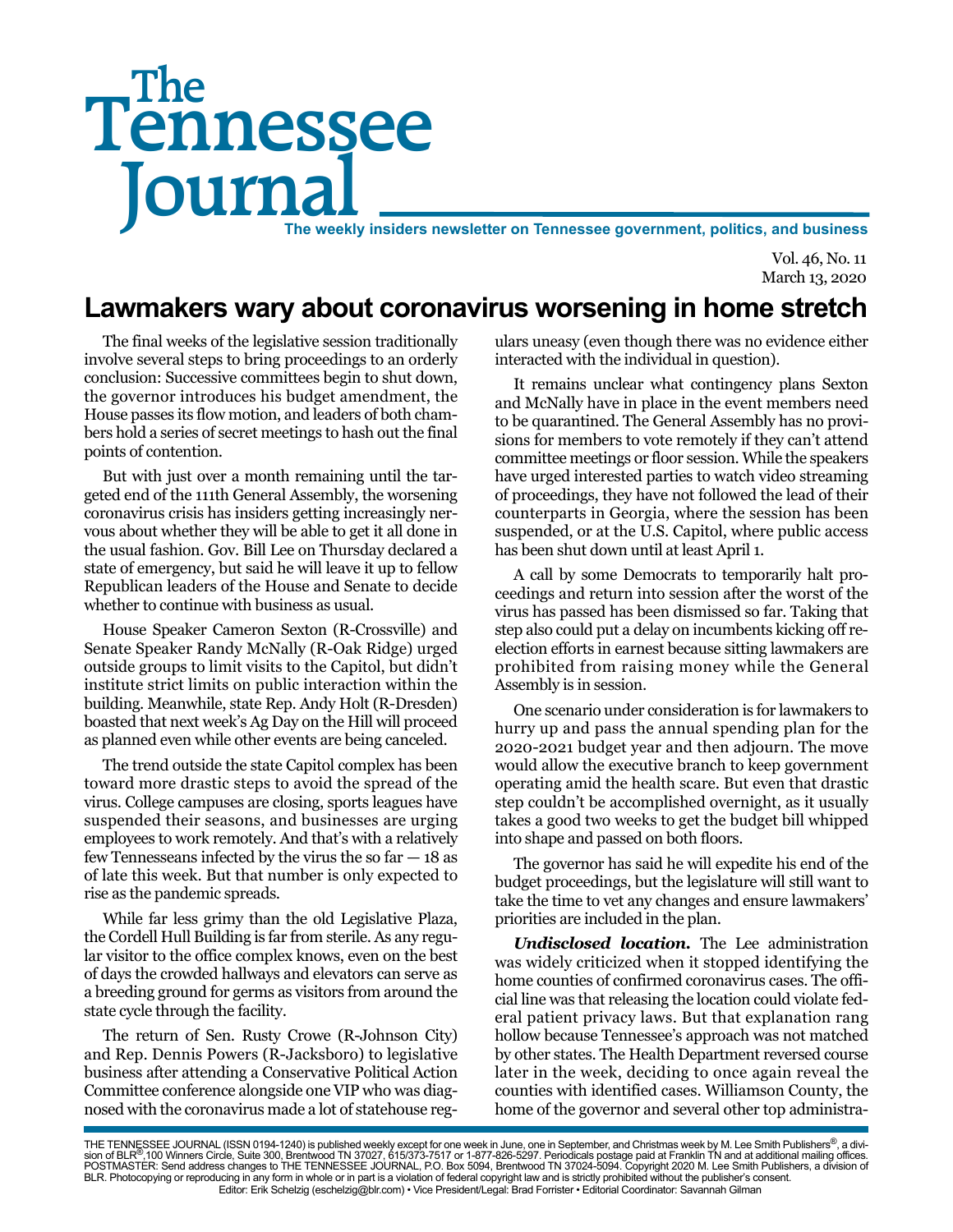tion officials, had the highest number of cases with eight. There were six cases in Davidson County, two in Shelby, and one each in Knox and Sullivan counties.

#### *Legislative roundup*

#### **Bills start to fall by the wayside as committees wrap up their calendars**

Many of the biggest-ticket items of the legislative session — everything from updating the online sales tax to making sweeping changes to abortion and gun laws have yet to be decided. But with committees starting to complete their business, lawmakers are running out of time to put off up-or-down votes on iffy legislation.

*Unbanning the bag ban bill?* Major supermarket chains supported a bill this year to ban single-use plastic bags in Tennessee. But the Senate Energy Committee last week killed the measure sponsored by Sen. Richard Briggs (R-Knoxville) by sending it to summer study. The bill's prospects likely weren't helped by lawmakers being reminded by opponents it was just last year that they passed a bill to prohibit local governments from enacting plastic bag bans in Tennessee.

**Taking liberties.** The House last year voted 77-17 in favor of a proposed constitutional amendment sponsored by Rep. Micah Van Huss (R-Jonesborough) to declare that "liberties do not come from government, but from Almighty God." But when the measure reached the Senate Judiciary Committee, it failed to receive a second. Unless something changes in the coming weeks, the measure won't appear on the 2022 ballot.

**Family leave.** The House last year quickly dispatched with a Democratic bill to create a family and medical leave insurance plan. That was before Gov. Bill Lee caught many fellow Republicans off guard by proposing 12 weeks of paid leave for state employees. The governor's legislation is on life support this session, which means a renewed Democratic effort to extend the idea to the private sector wasn't likely to fare any better. The bill sponsored by Rep. Gloria Johnson (D-Knoxville) died in the Employee Affairs Subcommittee.

*Invited across the threshold.* When Lee was a long shot gubernatorial candidate, he voiced support for the idea of doing away with taxpayer-funded lobbyists. After he emerged as the surprise winner of the GOP nomination, any notions of eliminating the army of legislative liaisons who promote the governor's agenda (and work against disfavored bills) were quickly abandoned. Rep. Martin Daniel (R-Knoxville) has nevertheless championed a bill to prevent the executive branch from using tax money to try to influence legislation.

When Daniel presented the proposal to the House Public Service & Employment Law Subcommittee last week, he insisted the measure wouldn't get rid of legislative liaisons, arguing they could still discuss bills with lawmakers provided they were specifically invited by a member to give their input.

Several committee members said the bill would create a confusing set of rules for when it would be OK for liaisons to discuss bills with lawmakers, many of whom

rely heavily on the expertise of state agency representatives to better understand legislative proposals. Daniel was put on the defensive by the barrage of committee concerns, trying to get a week-long delay to muster more support. But the question had already been called, and the measure was killed on a voice vote.

Another perennial bill sponsored by Daniel and Sen. Mark Pody (R-Lebanon) seeking to allow lawmakers to lodge formal challenges to fiscal notes issued by legislative analysts failed for lack of a second last month in the Senate State and Local Government Committee.

*The Griffey agenda.* Freshman Rep. Bruce Griffey (R-Paris) has shown a remarkable capacity for taking it on the chin when it comes to his legislative proposals. He passed none of his bills in his first year and has been picking up where he left off this session. And he hasn't done himself any favors by demanding roll call votes on bills as they are about to be killed in committee.

The Civil Justice Subcommittee on Wednesday killed Griffey's proposal to amend the state constitution to popularly elect the state Attorney General. Lawmakers have long groused about Tennessee's unique system of having the AG appointed by the state Supreme Court, and many aren't particularly enamored with the state's current top lawyer, Herbert Slatery. So it's a testament to Griffey's dearth of legislative clout that his proposal couldn't even get out of subcommittee.

Another Griffey bill seeking to impose a tax on money transferred to foreign countries failed in the Banking & Investments Subcommittee. Two Republicans voted for, two Democrats against, and the remaining three GOP members abstained. The Criminal Justice Subcommittee also sent a Griffey measure, to require chemical castration as a condition for parole for child sex offenders, to be studied after the legislature adjourns for the year.

A further measure seeking to prohibit major social media platforms like Facebook, Twitter, and YouTube from deleting posts on religious or political grounds was delayed for a week. The prospects aren't looking good.

*Healing raw feelings.* One of the more emotional fights of last year's legislative session involved an effort by Briggs to impose health regulations on the sale of raw milk following two E. coli outbreaks in Tennessee. Briggs' bill ran into heavy opposition from Sen. Frank Niceley (R-Strawberry Plains), a main sponsor of a 2009 law that created the state's "cow sharing" program. Briggs took offense to the way his legislation was killed, even briefly considering stepping down from his seat to pursue other interests.

Briggs was persuaded to stay, and this year hammered out an agreement with Niceley and other raw milk advocates in what one fellow GOP senator likened to "negations between the Palestinians and the Israelis." Under the new bill, farmers would be required to maintain contact lists of customers so they could be informed if there is an outbreak. Farmers would also have to post signs warning of the potential health risks. The measure went on to pass the Senate unanimously.

Niceley declared it a "modern-day miracle."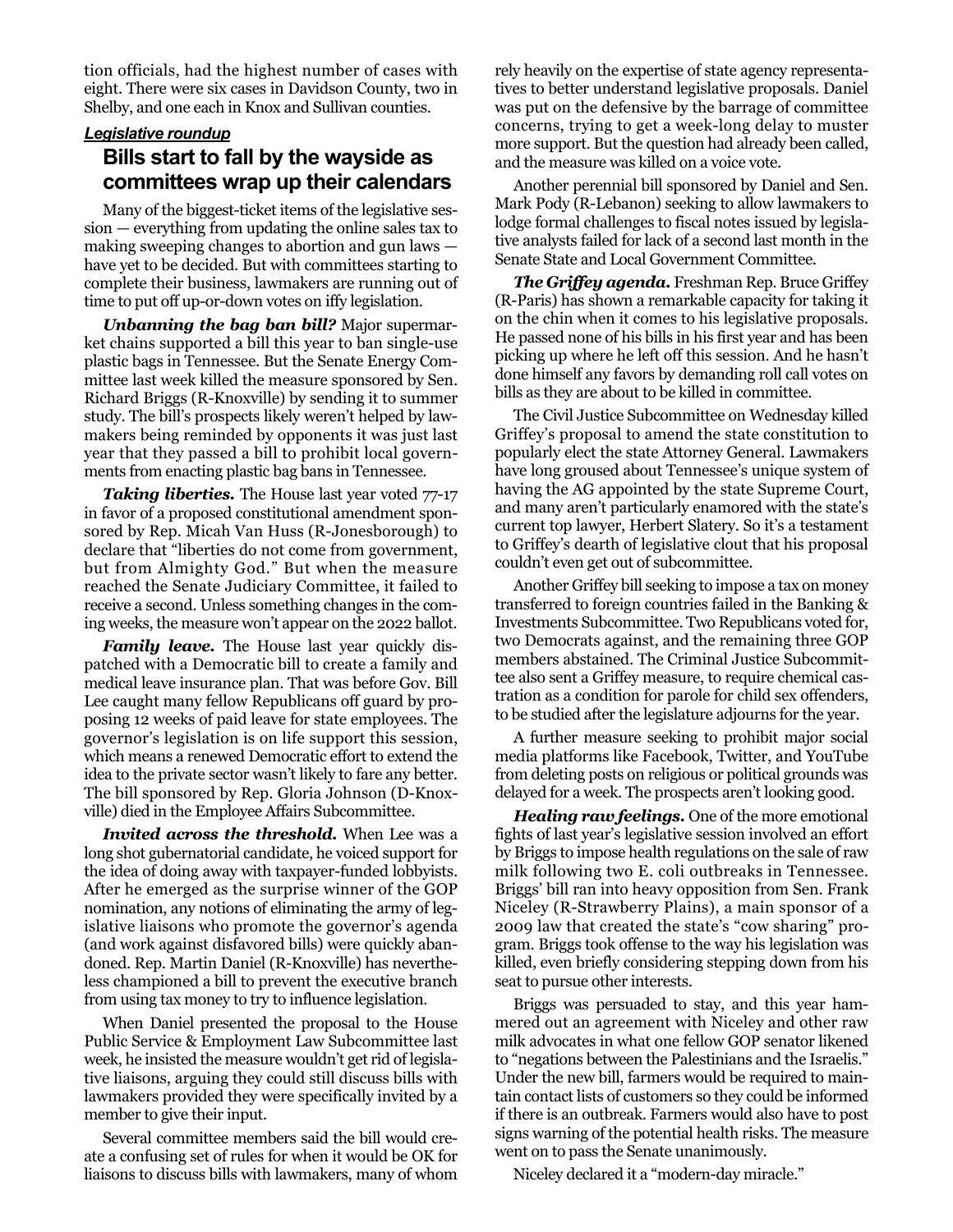### Tennessee News Digest

● Federal regulators say the Tennessee Valley Authority violated whistleblower protections when it disciplined and then fired two nuclear engineers after they raised safety concerns at the Sequoyah and Watts Bar atomic power plants.

● A federal immigration judge in Memphis ordered the deportation of 94-yearold Friedrich Karl Berger to his native Germany. A two-day trial last week determined Berger was an armed guard in a concentration camp during World War II and never asked for a transfer. Berger, who moved to Oak Ridge in 1959, was still receiving a German pension based in part on his wartime service.

● Alan Graf Jr., the longtime chief financial officer of FedEx Corp., announced he will retire after 40 years with the Memphis-based company. ● Knoxville Chancellor Mike Moyers announced he won't run again in 2022.

*All bets are off?* **Last-minute twist could derail deal on guidelines for sports wagering**

After several attempts to reach a consensus on rules for Tennessee's new sports betting law, it appeared an agreement had finally been reached Tuesday among Tennessee Lottery officials and the wagering advisory committee. But a meeting later in the week with Senate Speaker Randy McNally has thrown that deal into flux.

Rebecca Hargrove, the president and CEO of the Lottery, had initially backed efforts to limit sportsbook operators from paying out any more than 85 cents on every dollar, a move designed to protect revenues to be taxed at a 20% rate by the state. The betting industry argued no other sports wagering state mandates a cap on payouts. The Lottery countered with a 92% proposal.

After much discussion, the Sports Wagering Advisory Council finally settled on a 95% cap. The only thing left was gaining McNally's seal of approval, after which applications could be made available to sportsbooks within 48 hours. But then McNally let it be known that he wants to start the program with a 90% cap.

Under the new gambling law, the Lottery board is the final arbiter of all sports betting rules, so it could presumably decree a lower payout rate than the advisory panel had envisioned. But that could chafe supporters of last year's betting bill already upset at what they see as foot-dragging by the Lottery. Notably, McNally and Gov. Bill Lee did not support the gambling law.

*Gambling at the gates.* Advisory Council Chairman Billy Orgel said he and his son went on a field trip across the state line to West Memphis to get a feel for the sports gaming options on offer after Arkansas' program went live in January. That experience led Orgel, a Lee appointee to the panel, to become supportive of a more *laissez faire* approach to the minimum hold requirement in Tennessee.

Sports betting is also available at casinos in Mississippi and was approved for North Carolina last year. A bill to allow gaming at Kentucky horse racing tracks has run into trouble in the legislature there. But lawmakers in Virginia on Sunday legalized sports wagering and approved casino gambling for five economically distressed cities, including Bristol, subject to approval in a local referendum.

● Finnish tiremaker Nokian has begun commercial production at its \$360 million plant in Dayton. The facility currently employs 100 and plans to add 300 more jobs as it expands in coming years.

● McKee Foods, the maker of Little Debbie snacks, announced a \$500 million expansion in Collegedale over the next 15 years, creating 500 jobs.

● Nashville is reportedly in the running for a Tesla plant to make its Cybertruck.

#### *Disaster politics* **Hagerty front and center for Trump visit to tour state tornado damage**

The usual assembly of elected officials was on hand last week when President Donald Trump arrived for a tour of tornado damage, including Gov. Bill Lee, Nashville Mayor John Cooper, and U.S. Sens. Lamar Alexander and Marsha Blackburn. Another prominent member of the welcome party was Bill Hagerty, the former U.S. ambassador to Japan who is currently running to succeed Alexander in the Senate.

Hagerty's leading opponent for the GOP nomination in the Senate race is surgeon Manny Sethi, who was quick to praise Trump for visiting Middle Tennessee. But Sethi consultant Jordan Gerkhe was less than charitable about Hagerty working his way to the forefront. While most of Tennessee was reeling from the "great tragedy" of the tornadoes that left 25 dead, Gehrke tweeted, "Bill Hagerty just sees a political opportunity."

The Hagerty campaign responded to the criticism by saying the candidate had attended at the invitation of the president. But on the day the tornadoes struck, Hagerty told a Republican crowd in Knoxville he had been on the phone three times with the White House to arrange for the president to come to Tennessee. Hagerty hastened to add at the event that he appreciated Trump's "complete and total endorsement" in the race.

It only was the latest example of the political minefield the Sethi camp has tried to maneuver in attacking Hagerty while at the same time heaping praise on Trump. Sethi aides have previously criticized Hagerty as being the "establishment" candidate and for having to rely on surrogates like Donald Trump Jr. or Nikki Haley because of his own purported shortcomings.

Sethi, by his campaign's telling, is the most Trumplike candidate in the race. The ongoing challenge for Sethi is the president's hearty support of Hagerty  $-$  as evidenced by the cozy relationship between the two men on the tarmac last week. In other words, can Trump really be so right about everything except for Hagerty?

Hagerty doubled down this week with a fundraising email thanking Trump for his visit and featuring a *Tennessean* photo of the candidate shaking hands with the president at the airport. While the Hagerty email includes links to make disaster relief contributions, it also seeks donations to his campaign.